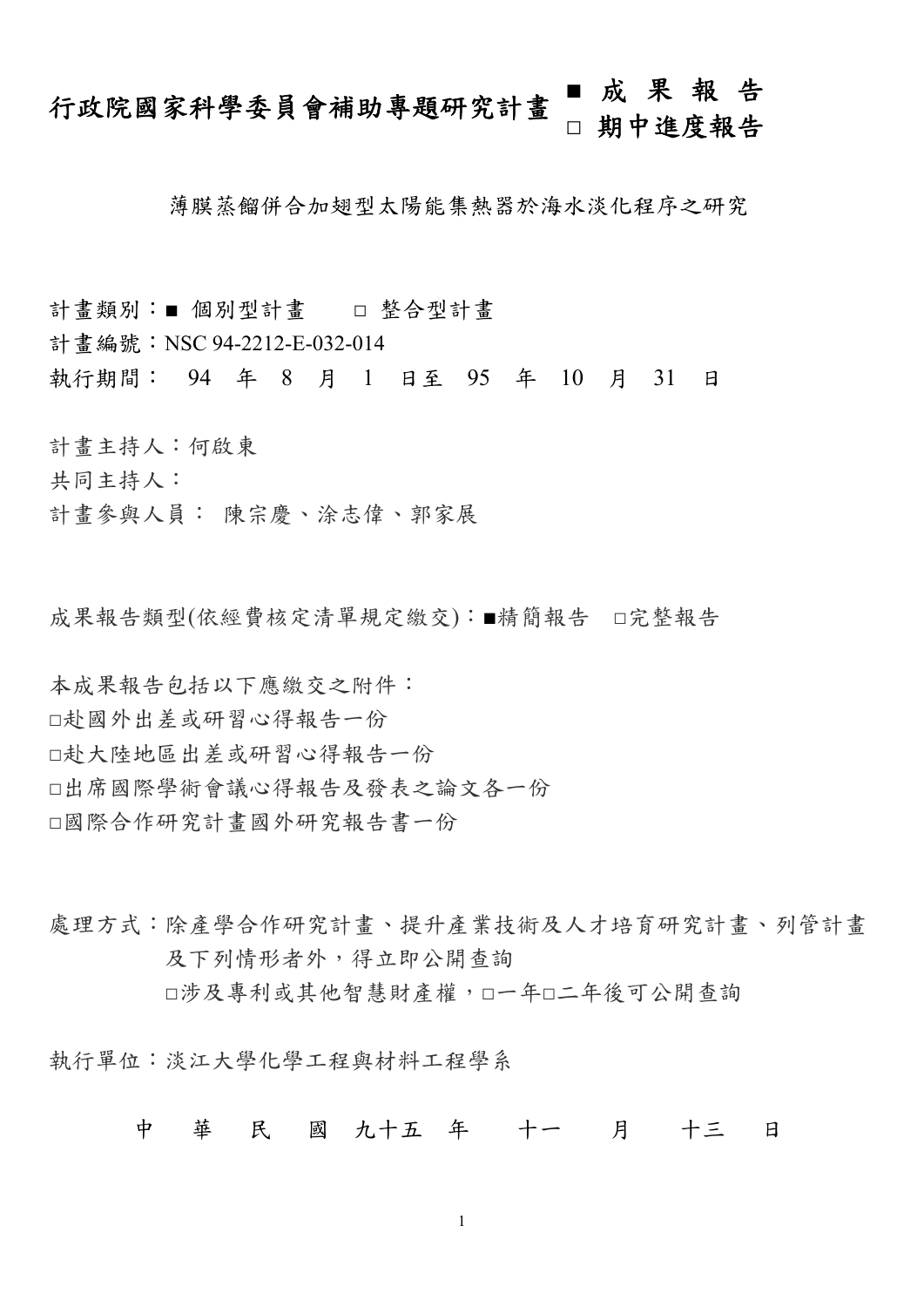# 薄膜蒸餾併合加翅型太陽能集熱器於海水淡化程序之研究

## **The studies on the membrane distillation equipped with the internally finned solar collectors in the desalination process**

何啟東 陳宗慶 涂志偉 郭家展 淡江大學化學工程與材料工程學系 國科會研究計畫編號:NSC 94-2212-E-032-014

#### 摘要

薄膜蒸餾是一種利用溫度差造成薄膜兩側表面之溶液蒸汽壓差不同的分離方式,本研 究以加翅型太陽能集熱器作為薄膜蒸餾系統中熱流端之預熱設備。在理論分析上,首先由 能量平衡方程式求得溫度統制方程式,以四階的 Runge-Kutta 數值方法,求解線性化後的溫 度統制方程式,可得到通道內的溫度分佈與薄膜兩側表面的溫度差,再利用質量平衡方程 式可求得淡化水的理論產率,並探討薄膜蒸餾系統中,不同鹽水進口濃度、溫度、流體流 量對產水量的影響和於太陽能集熱系統中,為了提供薄膜蒸餾設備足夠的熱源,所需要之 集熱器面積、流體流量、最佳迴流比和太陽能集熱器在不同設計與操作條件下的水力消耗 量等操作條件和設計參數。本研究成果將可應用於實際海水淡化系統的設計。

關鍵詞:太陽能集熱器;加翅型集熱器;薄膜蒸餾;純水產率;水力消耗。

#### **Abstract**

Membrane distillation (MD) is a membrane separation process that has long been investigated in small scale laboratory studies and has the potential to become a viable tool for water desalination. MD is a separation process that combines simultaneous mass and heat transfer through a hydrophobic microporous membrane. Solar collector is used in direct contact membrane distillation (DCMD) to preheat seawater as a temperature driving force in heat transfer to establish seawater desalting systems. The effect of temperature difference makes the brine vaporized in the hot fluid side on the membrane surface and condensed in the cold fluid side. The optimal operating parameters on the pure water production rate will also be examined in this study. The purposes of this study are to develop the theoretical heat and mass transfer formulations, simulate heat transfer rate of solar collector with internal fins in membrane distillation, and investigate the pure water productivity in membrane distillation with the various flow rate of NaCl solution, molality of NaCl solution, solar collector efficiency and temperature difference between both sides of membrane as parameters. The hydraulic dissipated energy due to various operating and designing parameters are discussed. The theoretical perdition of this study is useful to explain the temperature polarization phenomena on membrane surface.

 $Key Words: solar collector, fins attached, DCMD membrane distillation, pure water productivity,$ hydraulic dissipated energy.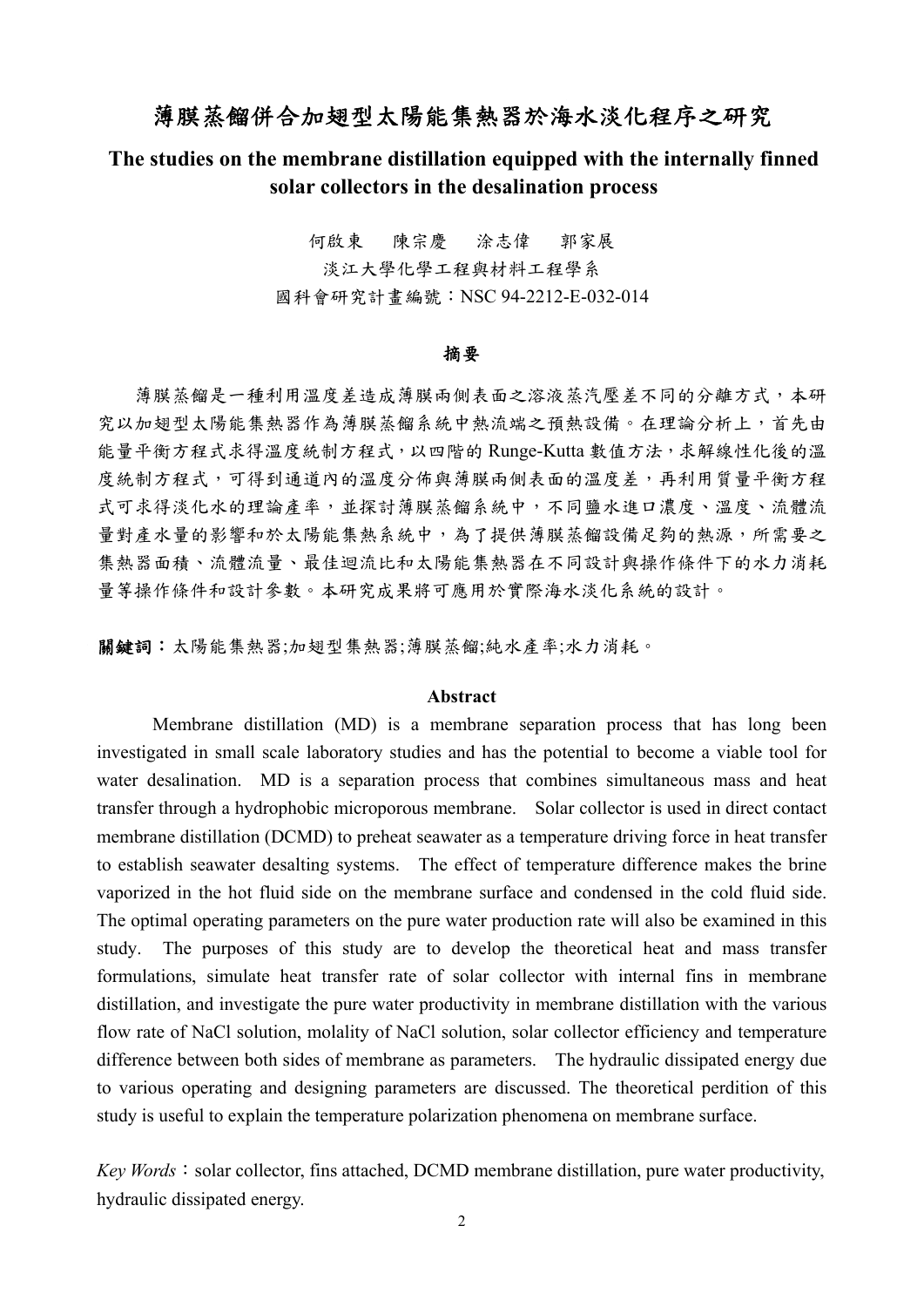### 一、前言

薄膜蒸餾為一種新型的分離技術,利用 具有微小孔洞的薄膜來進行高純度的物質 分離與濃縮。薄膜蒸餾與傳統膜分離技術最 大的不同點乃是利用溫度差作為分離的驅 動力。為了使得溫度差產生,必須加入額外 的能源使得一側的流體溫度獲得提升,但必 須消耗傳統的能源,若是能利用免費、豐富 的再生能源來取代傳統能源的消耗,不但深 具環保的綠色概念,亦可節省大量的能源, 因此,將再生能源的概念導入薄膜蒸餾的研 究就具有相當的前瞻性。其中,提供熱源之 最簡單的設備,即為管板式太陽能集熱器。

提昇太陽能集熱器之集熱效率的方式 可分為改變材料之集熱與隔絕熱能的特 性、設計參數與操作參數等,目的在於提升 熱收集量、熱傳面積與對流熱傳效果,並盡 量減少熱損失,以提高集熱器之效率。在操 作參數上可以改變流體進口溫度、流量、迴 流比等條件,以促進流體之強制對流[1]。在 改善設計參數上有促進流體於吸收板上之 擾動及強制對流<sup>[2]、</sup>促進產生自由對流<sup>[3]、</sup> 減少吸收板的熱損失[4]和於固定吸收板面 積及流體質量流率下,改變集熱器之長寬比 [5],其中,於圓管內增加金屬薄翅<sup>[6]</sup>的方法, 亦可有效的提升集熱器的熱傳效果。

 薄膜蒸餾具有低成本以及低能源消耗 的優點。此外,當溶液中之溶質濃度較高 時,薄膜蒸餾系統的質量傳送效果優於傳統 RO逆滲透的方式[7]。一般提升薄膜蒸餾質傳 效果的方法有: (1)減少主要薄膜之厚度[8];(2) 促進薄膜表面之流動;(3)增加流體流速及進 料溫度<sup>[9]</sup>;(4)增加質量傳送面積<sup>[10, 11</sup>]等方 法,藉由溫度分佈方程式建立而模擬得到的 薄膜兩側表面溫度,若配合實驗的分析,可 以精確的建立薄膜係數的關係式。

 本研究的目的為利用能量結算與質量 結算的方式,求出薄膜蒸餾系統的溫度分 佈,同時得到理論的純水產率,並比較於不

同組成鹽水的進料溫度、濃度與流量對純水 產水量的影響,再計算出於此固定操作條件 下之薄膜蒸餾設備所需要的加翅型太陽能 集熱器之集熱面積與集熱器之水力消耗。

#### 二、數學理論模式

 圖一為薄膜蒸餾併合加翅型太陽能集 熱器的系統示意圖,進料的NaCl溶液會在熱 交換器1,即(A)處與薄膜蒸餾系統出口之濃 縮鹽水進行熱交換,於熱交換器2,即(C) 處,再由加翅型太陽集熱器將進料鹽水加熱 至薄膜蒸餾設備所設定之入口溫度,經由薄 膜蒸餾設備而產生純水。



熱交換器1與2之熱交換量,可由能量結算的 方式來獲得,可得到以下的方程式:

$$
Q_{A,1} = m_{\text{NaCl,om}} C_p (T_{in,cd} - T_{o,cb})
$$
 (1)

$$
Q_{A,2} = m_{\text{NaCl,f}} C_p \left( T_{o,fb1} - T_{in,fb1} \right) \tag{2}
$$

$$
Q_{A,3} = (UA)_1 \Delta T_{lm,1} \tag{3}
$$

$$
Q_{C,1} = m_{\text{NaCl,f}} C_p \left( T_{a,in} - T_{o,fb1} \right) \tag{4}
$$

$$
Q_{C,2} = m_s C_{p,w} (T_{s,o} - T_{s,in})
$$
 (5)

$$
Q_{C,3} = (UA)_2 \Delta T_{lm,2} \tag{6}
$$

其中,(*UA*)1與(*UA*)2分別為熱交換器1與2之 總熱傳係數,而對數平均溫度可表示為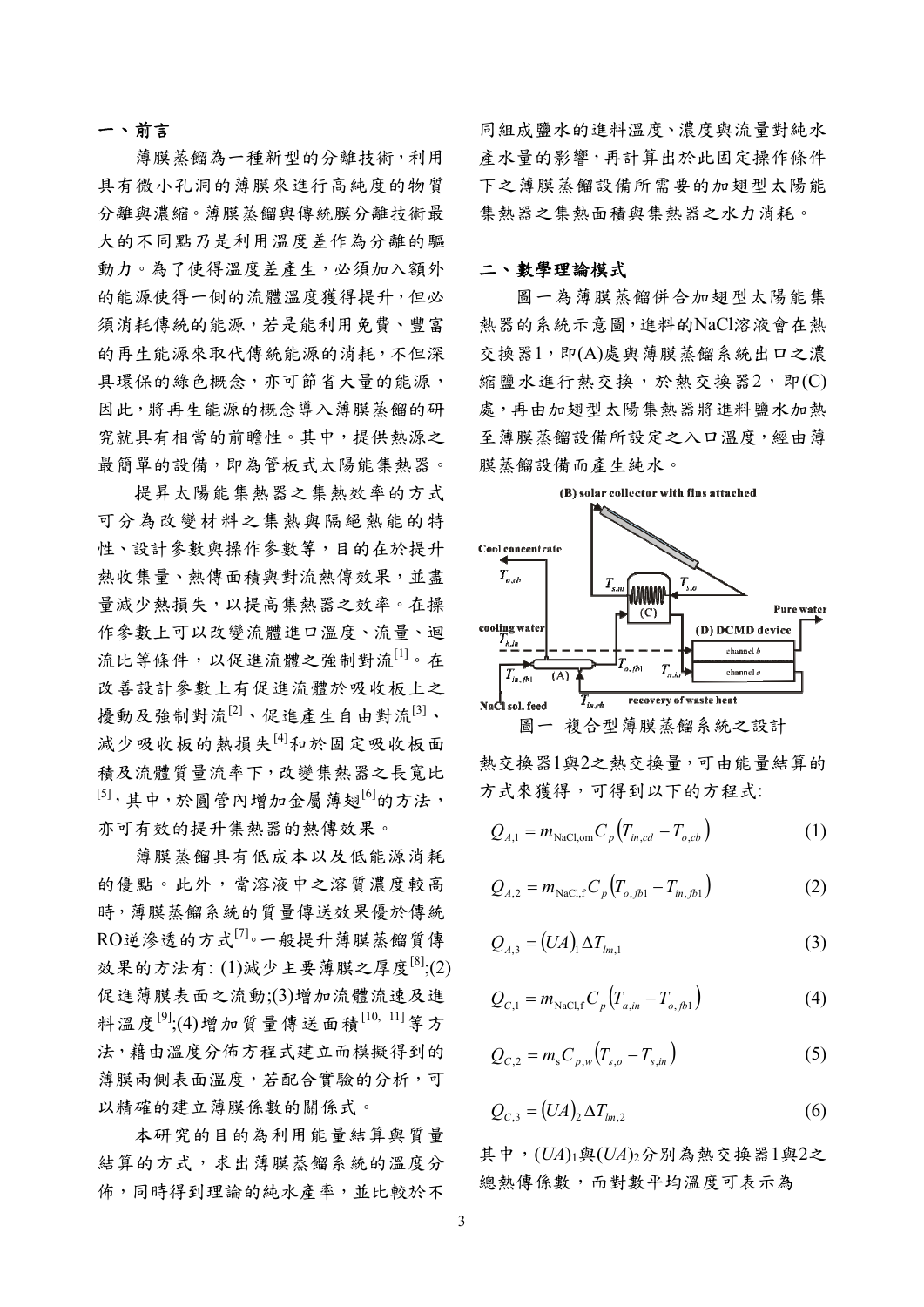$$
\Delta T_{lm,1} = \frac{\Delta T_{11} - \Delta T_{12}}{\ln(\Delta T_{11} / \Delta T_{12})}
$$
  
= 
$$
\frac{(T_{in,cb} - T_{o,fb1}) - (T_{o,cb} - T_{in,fb1})}{\ln[(T_{in,cb} - T_{o,fb1}) / (T_{o,cb} - T_{in,fb1})]}
$$
(7)

$$
\Delta T_{lm,2} = \frac{\Delta T_{21} - \Delta T_{22}}{\ln(\Delta T_{21} / \Delta T_{22})}
$$
  
= 
$$
\frac{(T_{s,o} - T_{a,in}) - (T_{s,in} - T_{a,in})}{\ln[(T_{s,o} - T_{a,in}) / (T_{s,in} - T_{a,in})]}
$$
(8)

(D)處為一直接接觸薄膜蒸餾裝置,其裝置 示意圖如圖二所示。本研究考慮流經薄膜蒸 餾裝置的冷熱物流為順流之形式,並假設流 體於通道中達到全展開流動 (fully develop),於層流(laminar flow)的狀態下, 經由簡化後的熱傳方程式,可得到通道*a*與*b* 的溫度統制方程式與其邊界條件如下:





通道a

$$
k_{fa} \frac{\partial^2 T_a(x_a, z)}{\partial x_a^2} = \rho_{ma} C_{p,a} v_a(x_a) \frac{\partial T_a(x_a, z)}{\partial z} \quad (9)
$$
  

$$
k_{fa} \frac{\partial T_a(d_a, z)}{\partial x_a} = -(N\lambda +
$$
  

$$
k_m (T_a(d_a, z) - T_b(d_b, z)) / \delta_m) (10)
$$

$$
T_a(x_a,0) = T_{a,\text{in}} \tag{11}
$$

$$
\frac{dT_a(0,z)}{dx_a} = 0\tag{12}
$$

通道b

$$
k_{fb} \frac{\partial^2 T_b(x_b, z)}{\partial x_b^2} = \rho_{mb} C_{p,b} v_b(x_b) \frac{\partial T_b(x_b, z)}{\partial z} (13)
$$
  

$$
k_{fb} \frac{\partial T_b(d, z)}{\partial x_b} = N\lambda +
$$

$$
k_m\big(T_a(d_a, z) - T_b(d_b, z)\big)/\delta_m \quad (14)
$$

$$
T_b(x_b, 0) = T_{b, \text{in}} \tag{15}
$$

$$
\frac{dT_b(0,z)}{dx_b} = 0\tag{16}
$$

此處假設流體之徑向速度分佈為一拋物 線,即

$$
v_i(x_i) = 6\overline{v}_i(x_i/d_i - x_i^2/d_i^2), (i = a, b)
$$
 (17)

*N*為水蒸汽穿過薄膜的質量通量,可藉由薄 膜表面兩側的溶液飽和蒸汽壓差來表示,其 通式為

$$
N = C_m \Delta P = C_m (P_{m,a} - P_{m,b})
$$
 (18)

其中*Cm*為薄膜係數。對一個非理想的雙成分 混合物而言,其液體的分壓可以表示為

$$
P_i = y_i P = x_i a_i P_i^0 \tag{19}
$$

其中鹽水的活性係數*ai*可由下式來估算

$$
a_{\text{water}} = 1 - 0.5x_{\text{NaCl}} - 10x_{\text{NaCl}}^2 \tag{20}
$$

當溶液為純水時,其飽和蒸氣壓可由安東尼 方程式(Antoine equation)得到

$$
P_i^0 = \exp(23.238 - 3841/(T - 45))
$$
 (21)

由式(18)-(21)可得到絵水的質量通量為
$$
N = C_m \left( (1 - x_{\text{NaCl}}) \times \left( 1 - 0.5 x_{\text{NaCl}} - 10 x_{\text{NaCl}}^2 \right) P_1^0 - P_2^0 \right) \tag{22}
$$

其中 $P_1^0$ , $P_2^0$ 分別為熱與冷端薄膜表面之飽 和蒸汽壓。水蒸汽通過薄膜的通過量可由質 量結算得到 2  $P^0_1, P^0_2$ 

$$
\frac{dm_{flux}}{dz} = NW_m \tag{23}
$$

在此利用有限差分法將式(9)-(17)之偏微分 方程式與其邊界條件簡化為2n個聯立一階 微分方程式,其降階後之溫度統制方程式與 邊界條件如下所示:

$$
\underline{\text{if if }a}
$$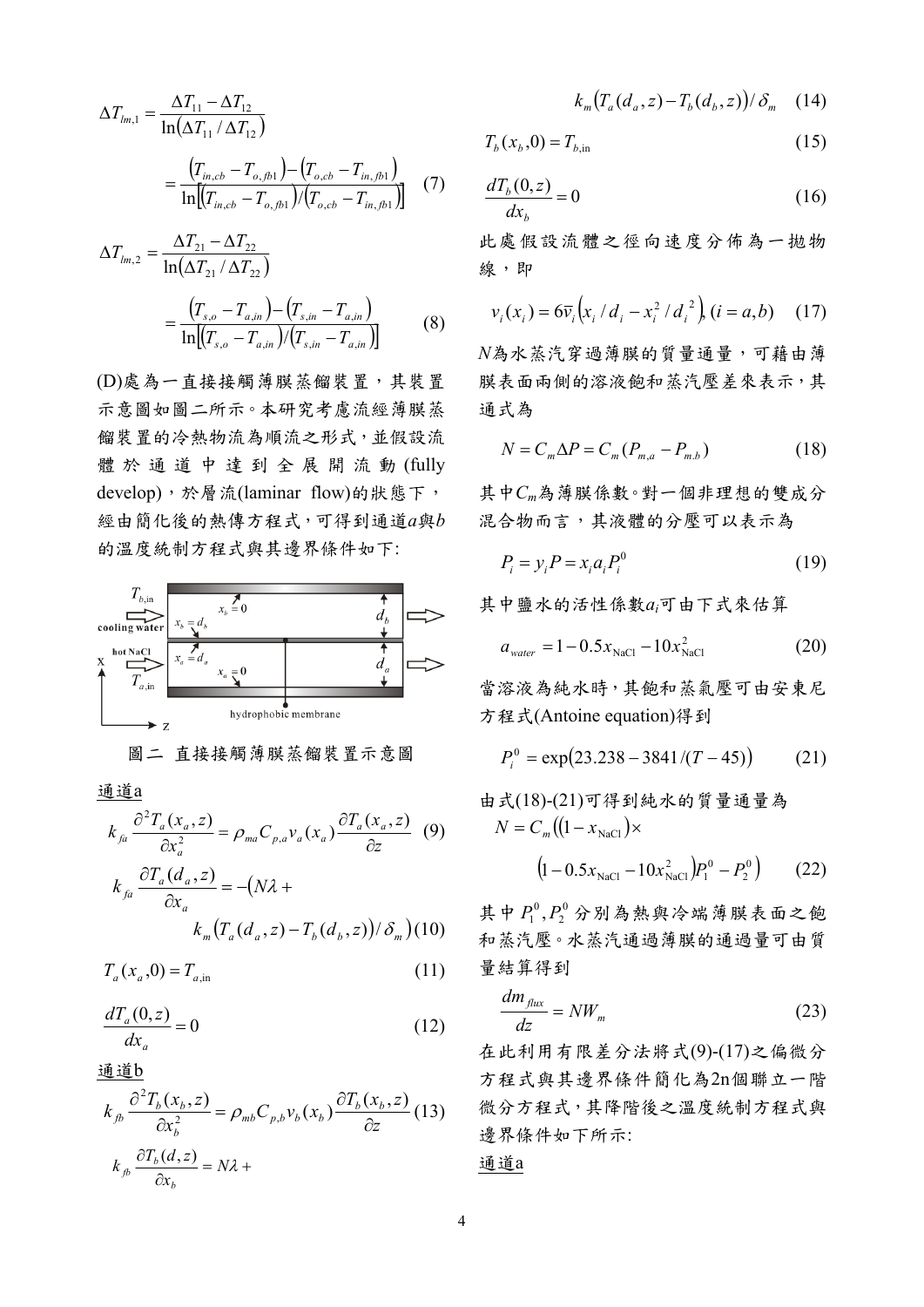$$
\frac{\partial T_{a1}(x_{a1}, z)}{\partial z} = \frac{\alpha_{ma}}{v_a(x_{a1})} \left( \frac{T_{a2} - 2T_{a1} + T_{a0}}{\Delta x_a^2} \right) (24)
$$

$$
\frac{\partial T_{a2}(x_{a2}, z)}{\partial z} = \frac{\alpha_{ma}}{v_a(x_{a2})} \left( \frac{T_{a3} - 2T_{a2} + T_{a1}}{\Delta x_a^2} \right) (25)
$$

M

$$
\frac{\partial T_{an}(x_{an}, z)}{\partial z} = \frac{\alpha_{ma}}{v_a(x_{an})} \left( \frac{T_{a(n+1)} - 2T_{an} + T_{a(n-1)}}{\Delta x_a^2} \right)
$$
(26)  

$$
T_{a(n+1)} = \left( 4T_{an} - T_{a(n-1)} \right)
$$

$$
-2\Delta x_a\big(N\lambda+k_m\big(T_{an}-T_{bn}\big)/\delta_m\big)/k_{fa}\big)/3\,(27)
$$

$$
T_{an}|_{z=0} = T_{ain}, n = 1, 2, 3... \tag{28}
$$

$$
T_{a0} = (4T_{a1} - T_{a2})/3
$$
 (29)

$$
\frac{\partial T_{b1}(x_{b1}, z)}{\partial z} = \frac{\alpha_{mb}}{v_b(x_{b1})} \left( \frac{T_{b2} - 2T_{b1} + T_{b0}}{\Delta x_b^2} \right) (30)
$$

$$
\frac{\partial T_{b2}(x_{b2}, z)}{\partial z} = \frac{\alpha_{mb}}{v_b(x_{b2})} \left( \frac{T_{b3} - 2T_{b2} + T_{b1}}{\Delta x_b^2} \right) (31)
$$
  
...

$$
\frac{\partial T_{bn}(x_{bn}, z)}{\partial z} = \frac{\alpha_{mb}}{v_b(x_{bn})} \left( \frac{T_{b(n+1)} - 2T_{bn} + T_{b(n-1)}}{\Delta x_b^2} \right) (32)
$$

$$
T_{b(n+1)} = (4T_{bn} - T_{b(n-1)} + 2\Delta x_b (N\lambda + k_m (T_{an} - T_{bn})/\delta_m)/k_b)/3(33)
$$

$$
T_{bn}\big|_{z=0} = T_{bin}, n = 1, 2, 3... \tag{34}
$$

$$
T_{b0} = (4T_{b1} - T_{b2})/3 \tag{35}
$$

將式(23)-(35)利用四階的Runge-kutta方法以 聯立求解的方式計算出薄膜蒸餾設備的溫 度分佈關係,便可得到理論的純水產量。

 圖一(B)處的加翅型管板式太陽能集熱 器,其裝置示意圖如圖三所示,此處假設薄 翅的厚度可以忽略,



圖三 加翅型管板式太陽能集熱器 由薄翅與圓管管壁所傳遞至流體的熱能可 分別表示為

$$
q'_{\hat{j}n} = 2N_f \eta_f h_{f,i} H_{\hat{j}n} (T_b - T_{f,i}(z)) \tag{36}
$$

$$
q'_{t} = h_{f,i} \pi D_{h,1} (T_b - T_{f,i}(z)) \tag{37}
$$

流經圓管之流體所能夠獲得的熱能為式(36) 與(37)的總和,亦相等於吸收板傳遞至流體 的熱能[12]

$$
q'_{u,fin}=q'_{fin}+q'
$$

 $=[(W-D)F+D][S-U<sub>I</sub>(T<sub>b</sub>-T<sub>a</sub>)](38)$ 將式(38)中的*Tb*以式(36)與(37)所計算出來 的結果取代可得

$$
q'_{u,fin} = WF'_{fin}[S - U_L(T_{f,i}(z) - T_a)]
$$
 (39)

其中

$$
F'_{fin} = \left\{ WU_L \left[ \frac{1}{U_L [(W - D)F + D]} + \frac{1}{h_{f,i} \pi D_{h,1} + 2N_f \eta_f h_{f,i} H_{fin}} \right] \right\}^{-1} (40)
$$

圖四為集熱管之迴流型式,對圓管中的流體 做其能量結算,可求得溫度分佈式如下

$$
T_{f,1}(z) = T_a + \frac{S}{U_L}
$$
  
+  $(T_{1,0} - T_a - \frac{S}{U_L}) \exp[-U_L W F'_{fin} z / M_1 C_p](41)$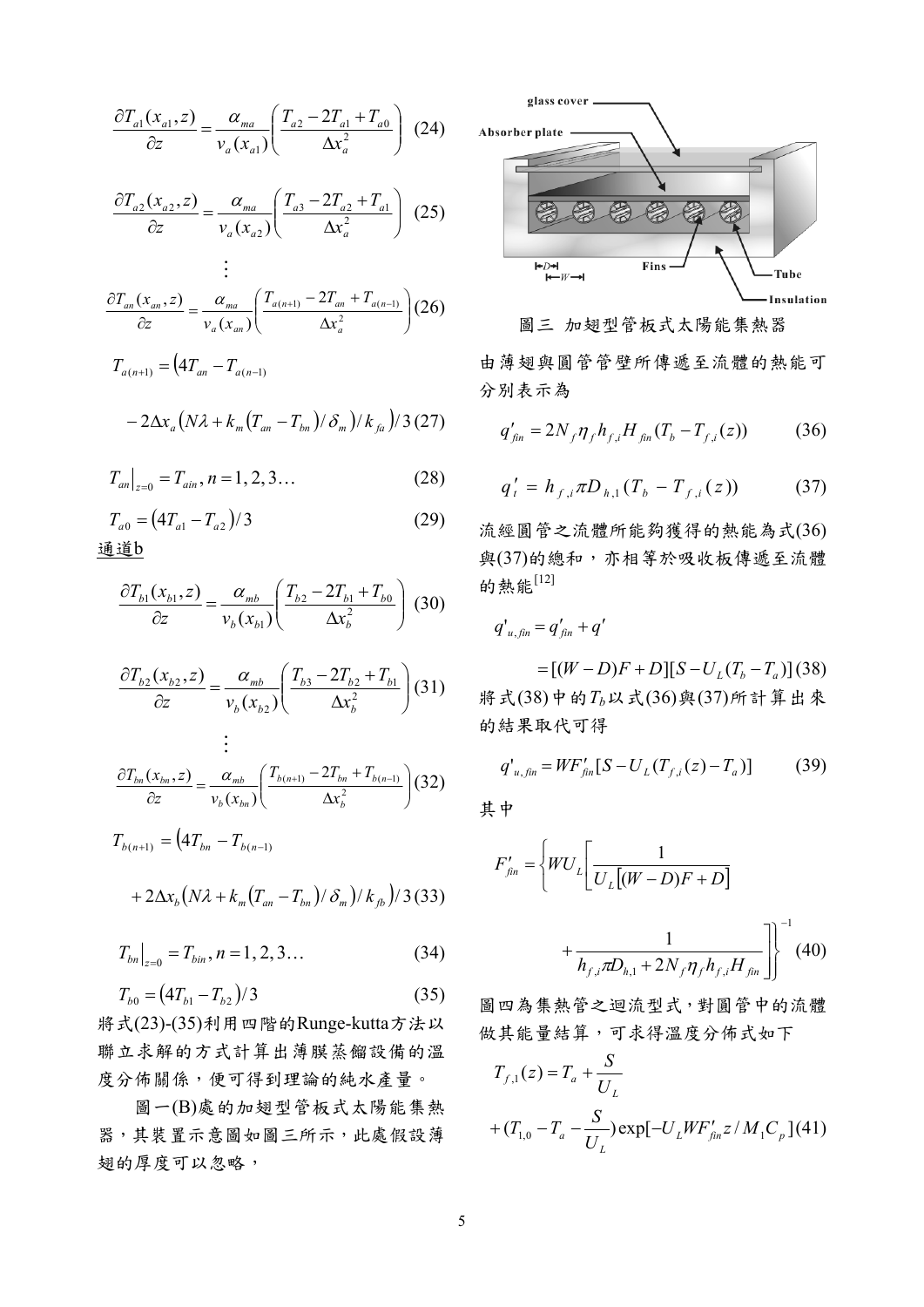

圖四 集熱管之迴流型式

$$
T_{f,2}(z) = T_a + \frac{S}{U_L}
$$

+ 
$$
(T_{2,0} - T_a - \frac{S}{U_L}) \exp[U_L W F'_{fin} z / M_2 C_p]
$$
 (42)

由式(41)與(42)便可求得集熱器流體出口溫 度*Tf,out*,集熱器的集熱效果可由定義集熱器 效率<sup>η</sup>*e*來判斷

$$
\eta_e = Q_u / A_c I_0 = m C_p (T_{f, \text{out}} - T_{f, 0}) / A_c I_0 (43)
$$

而集熱器因為迴流操作與管內加翅所需要 的水力消耗為

$$
H_R = 2M_1 \ell w_{f,1} = \frac{4M_1 f_F v_i^2 L}{D_h}
$$
 (44)

#### 四、模擬方法與參數

 本模擬使用到的主要參數以及其數值 大小如表一、表二和下列所式: *Cm* = 4.5×10-7  $kg/s \cdot m^2 \cdot Pa$ ; *D* = 0.011 m; *D<sub>i</sub>* = 0.01 m; *d<sub>a</sub>* =  $d_b$  = 0.002 m;  $H_{fin}$  = 0.003 m;  $I_0$  = 0.5 and 1.0  $kJ/s \cdot m^2$ ;  $k_{fl} = 0.384$  kJ/s  $\cdot$  m  $\cdot$  K;  $k_m = 4.6 \times 10^{-5}$ kJ/s · m · K;  $k_s = 4.5 \times 10^{-5}$  kJ/s · m · K;  $l_s = 0.05$ m;  $N = 1$ ;  $N_f = 2$ ;  $T_a = 283$  K;  $t_f = 0.0005$  m; *V*  $= 1.0$  m/s;  $W = 0.2$  m;  $W_m = 0.15$  m;  $L_m = 0.2$ m;  $\alpha_p = \varepsilon_p = 0.96$ ;  $\beta = 45^\circ$ ;  $\delta = 0.005$  m;  $\delta_m =$ 0.0001 m;  $\varepsilon_g = 0.88$ ;  $\lambda = 2.256 \times 10^3$  kJ/kg;  $\tau_g =$ 0.875。將薄膜蒸餾設備所建立的數學模式 以Runge-Kutta聯立求解可得到理論的純水 產率,再與熱交換器 1、2 與太陽能集熱器 作能量結算,便可分析整個系統的可行性。

表一 鹽水在不同濃度與溫度下之熱傳導係 數[13]

| Tmp. | $m_{\text{NaCl}}$ (molality) |       |                |       |       |       |
|------|------------------------------|-------|----------------|-------|-------|-------|
| (K)  | $\overline{0}$               | 1     | $\overline{2}$ | 3     | 4     | 5     |
| 293  | 0.603                        | 0.596 | 0.590          | 0.585 | 0.580 | 0.577 |
| 303  | 0.618                        | 0.611 | 0.605          | 0.600 | 0.595 | 0.592 |
| 313  | 0.632                        | 0.624 | 0.618          | 0.613 | 0.609 | 0.605 |
| 323  | 0.643                        | 0.636 | 0.630          | 0.625 | 0.621 | 0.617 |
| 333  | 0.653                        | 0.646 | 0.640          | 0.635 | 0.631 | 0.627 |
| 343  | 0.662                        | 0.655 | 0.649          | 0.644 | 0.640 | 0.636 |
| 353  | 0.670                        | 0.663 | 0.657          | 0.652 | 0.647 | 0.643 |
| 363  | 0.676                        | 0.669 | 0.663          | 0.658 | 0.653 | 0.649 |
| 373  | 0.681                        | 0.674 | 0.668          | 0.662 | 0.658 | 0.654 |

表二 鹽水於 25℃下的物理性質[14]

| molality | $C_p$<br>$(J/kg \cdot K)$ | $\rho_{\text{NaCl}}$<br>$(kg/m^3)$ | $a_{\text{water}}$ | $x_{\text{NaCl}}$ |
|----------|---------------------------|------------------------------------|--------------------|-------------------|
| 0        | 4180.00                   | 1002.00                            |                    | 0                 |
|          | 3916.00                   | 1033.69                            | 0.988              | 0.018             |
| 2        | 3716.89                   | 1062.81                            | 0.971              | 0.035             |
| 3        | 3566.66                   | 1090.48                            | 0.948              | 0.051             |
| 4        | 3450.66                   | 1116.80                            | 0.921              | 0.067             |
| 5        | 3356.58                   | 1141.86                            | 0.891              | 0.083             |

#### 五、結果與討論

 本研究所選定之薄膜係數*Cm* = 4.5×  $10^{-7}$  kg/s · m<sup>2</sup>, 數學模擬之結果如圖五至圖 七所示。圖五顯示,於固定鹽水之重量莫耳 濃度與熱鹽水進口溫度下,純水產量會隨著 冷水端溫度減少與流體流速增加而增加,此 乃因為薄膜兩側溫度差較高時,會於薄膜表 面產生較高的飽和蒸汽壓差,當流體流速升 高時,薄膜表面的速度邊界層與溫度邊界層 會減小,可減低薄膜表面因為冷熱流體的熱 交換與水的汽化現象所導致的溫度極化效 應。圖六為在固定之薄膜兩側流體的體積流 率與冷水端的溫度下,改變不同鹽水之重量 莫耳濃度對純水產量之影響。圖六顯示純水 產量會隨著鹽水重量莫耳濃度增加而減 少,這是因為當熱鹽水重量莫耳濃度增加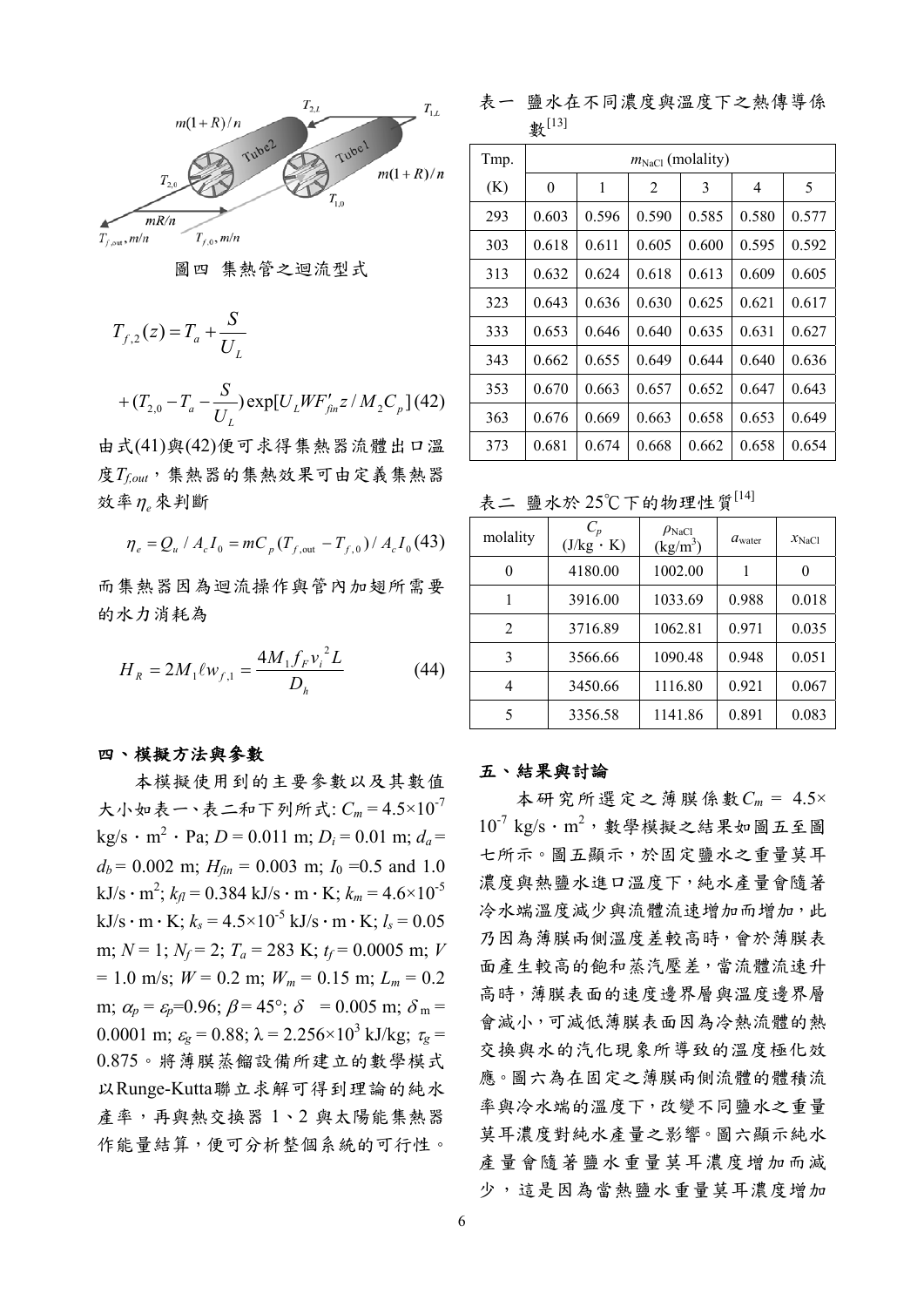時,熱鹽水的飽和蒸汽壓會降低,使得純水 產量減少。圖七為鹽水重量莫耳濃度為 1、 固定薄膜兩側流體體積流率和固定溫度差 下,薄膜表面溫於*z*方向的溫度分佈情況。 圖七顯示於固定的操作條件下,薄膜兩側的 溫度差會隨著*z*增加而減少,這是因為冷熱 流體之間的熱交換與水蒸氣通過薄膜所產 生的結果,從圖七可以預測,當通道過長 時,通道後端所貢獻的純水產量會因為飽和 蒸汽壓差比較小而減少,因此適當的通道長 度設計可避免增加薄膜的使用量與水力消 耗的損失。

 圖八為當熱鹽水進入薄膜蒸餾設備的 設定溫度為 65℃時,熱交換器 1 與 2 的總 熱傳係數、集熱器集熱面積與集熱器 1 之熱 鹽水出口溫度 $T_{o,fb}$ *的關係。圖八顯示,當 To,fb1*升高時,集熱器 1 的總熱傳係數會升 高,而集熱器 2 的總熱傳係數與所需之集熱 器面積會減少,當總熱傳係數增加時,因為 固定操作條件的熱交換器熱傳係數*U*不會 改變,這意味著熱交換器的面積*A*需要增 加,在考慮集熱器與熱交換器的設備成本 時,圖八是個很好的參考依據,*To,fb1*操作在 52℃左右時,可以得到比較理想的結果。本 研究將集熱器的熱水流率設定在 0.1 kg/s的 狀況下,隨著*To,fb1*的溫度增加,集熱器所需 的面積也會減少,如表三所示,此時,各個 狀態所對應的集熱器之水力消耗,亦能夠符 合經濟效益,而操作在適當的*To,fb1*溫度下, 既可以得到較高的集熱器效率,也可以減少 集熱器的集熱面積。



圖五 流體流速與溫度差對產水量之影響



圖六 鹽水重量莫耳濃度對產水量之影響



圖七 薄膜表面的溫度分佈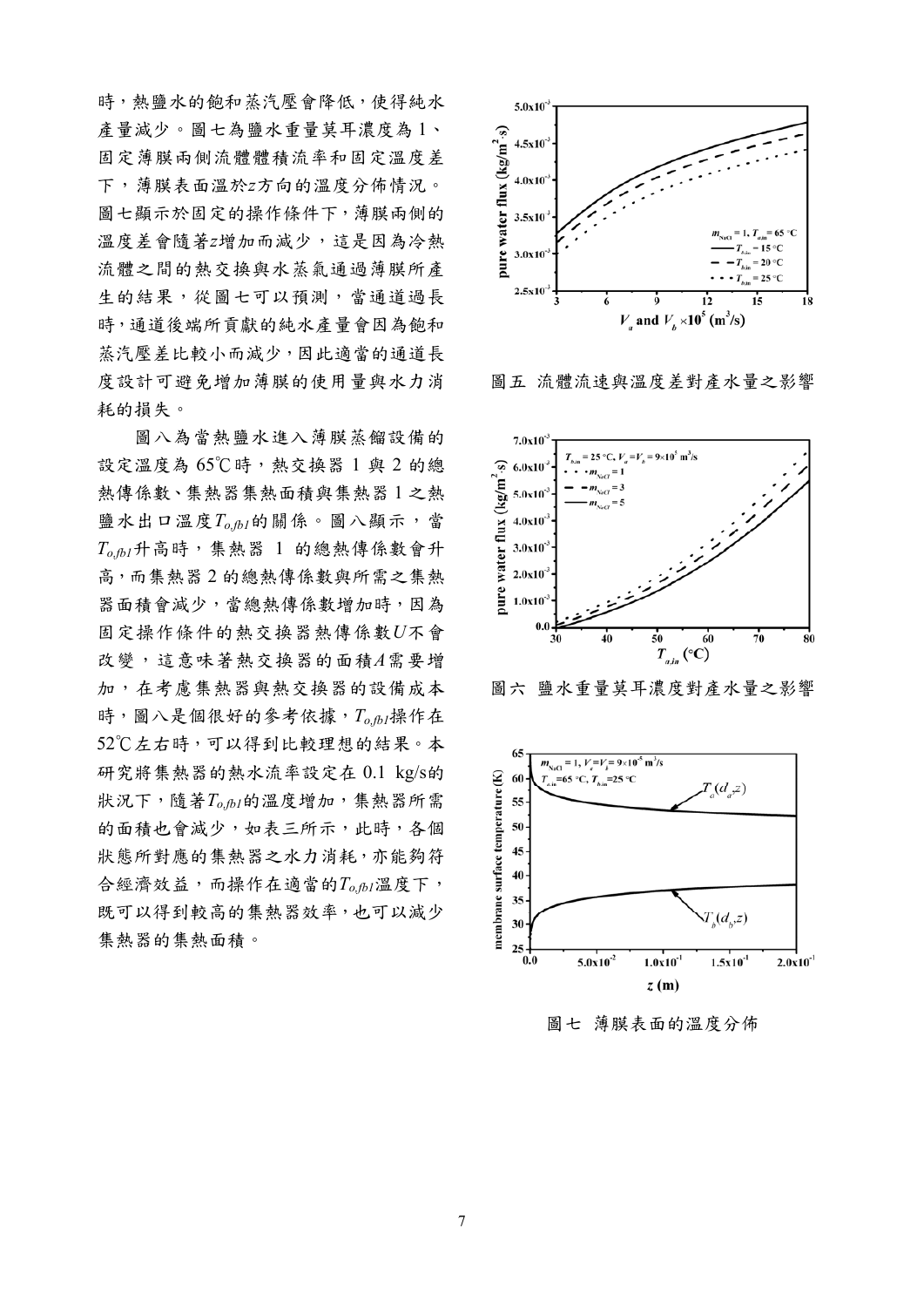

圖八 *To,fb1*對熱交換器之總熱傳係數與集熱 器面積的影響

表三 *To,fb1*、集熱器效率與水力消秏的關係

| $T_{o,fb1}$ (°C) | $\eta$ (%) | $H_R$ (hp) | $A_C(m^2)$ |
|------------------|------------|------------|------------|
| 35               | 29.68      | 0.0207     | 36.83      |
| 40               | 32.27      | 0.0159     | 28.22      |
| 45               | 34.81      | 0.0118     | 20.93      |
| 50               | 37.28      | 0.0083     | 14.66      |
| 55               | 39.71      | 0.0052     | 9.17       |
| 60               | 42.09      | 0.0024     | 4.33       |

#### 六、結論

 由以上的結果,可以做出下列幾點的結 論:

- 1. 純水產量會隨著薄膜兩側溫度差與流 體流速增加而增加。
- 2. 純水產量會隨著鹽水重量莫耳濃度增 加而減少。
- 3. 適當的通道長度設計可避免增加薄膜 的使用量與避免水力消耗。
- 4. 本研究會有一個最佳的*To,fb1*操作範 圍,既可以減少熱交換器設備費用的支 出,也可提升太陽能集熱器的集熱效 率,同時,於此情況下,水力消耗亦達 到令人滿意的程度。

### 七、參考文獻

[1] Ho, C. D., C. W. Yeh and S. M. Hsieh, "Improvement in Device Performance of Multi-Pass Flat-Plate Solar air Heaters

with External Recycle," *Renewable Energy*, **30**, 1601 (2005).

- [2] Yeh, H. M., C. D. Ho and J. Z. Hou, "Collector Efficiency of Double-Flow Solar Air Heaters with Fins Attached," *Energy*, **27**, 715 (2002).
- [3] Kreith, F. and J. F. Kreider, *Principles of Solar Engineering*, McGraw-Hill, New York, U.S.A (1978).
- [4] Yeh, H. M., C. D. Ho and J. Z. Hou, "Collector Efficiency of Double-Flow Baffled Solar Air Heaters," *J. Chin. Inst. Chem. Engrs*, **31**, 617 (2000).
- [5] Ho, C. D. and T. C. Chen, "The Recycle effect on the Collector Efficiency Improvement of Double-Pass Sheetand-Tube Solar Water Heaters with External Recycle," *Renewable Energy*, **31**, 953 (2006).
- [6] Zhang, Y. and A. Faghri, "Heat transfer enhancement in latent heat thermal energy storage system by using the internally finned tube," *International Journal of Heat and Mass Transfer*, **39**, 3165 (1996).
- [7] Drioli, E., B. L. Jiao and V. Calabro, "The Preliminary Study on the concentration of Orange Juice by Membrane Distillation," *Proceedings of VII International Citrus Congress*, **3**, 1140 (1992).
- [8] Mulder, M, *Basic Principles of Membrane Technology*, Kluwer Academic Publishers, Dordrecht, Netherlands (1996).
- [9] Phattaranawik, J., R. Jiraratananon and A.G. Fane, "Heat Transport and Membrane Distillation Coefficients in Direct Contact Membrane Distillation," *Journal of Membrane Scienc*," **212**, 177 (2003).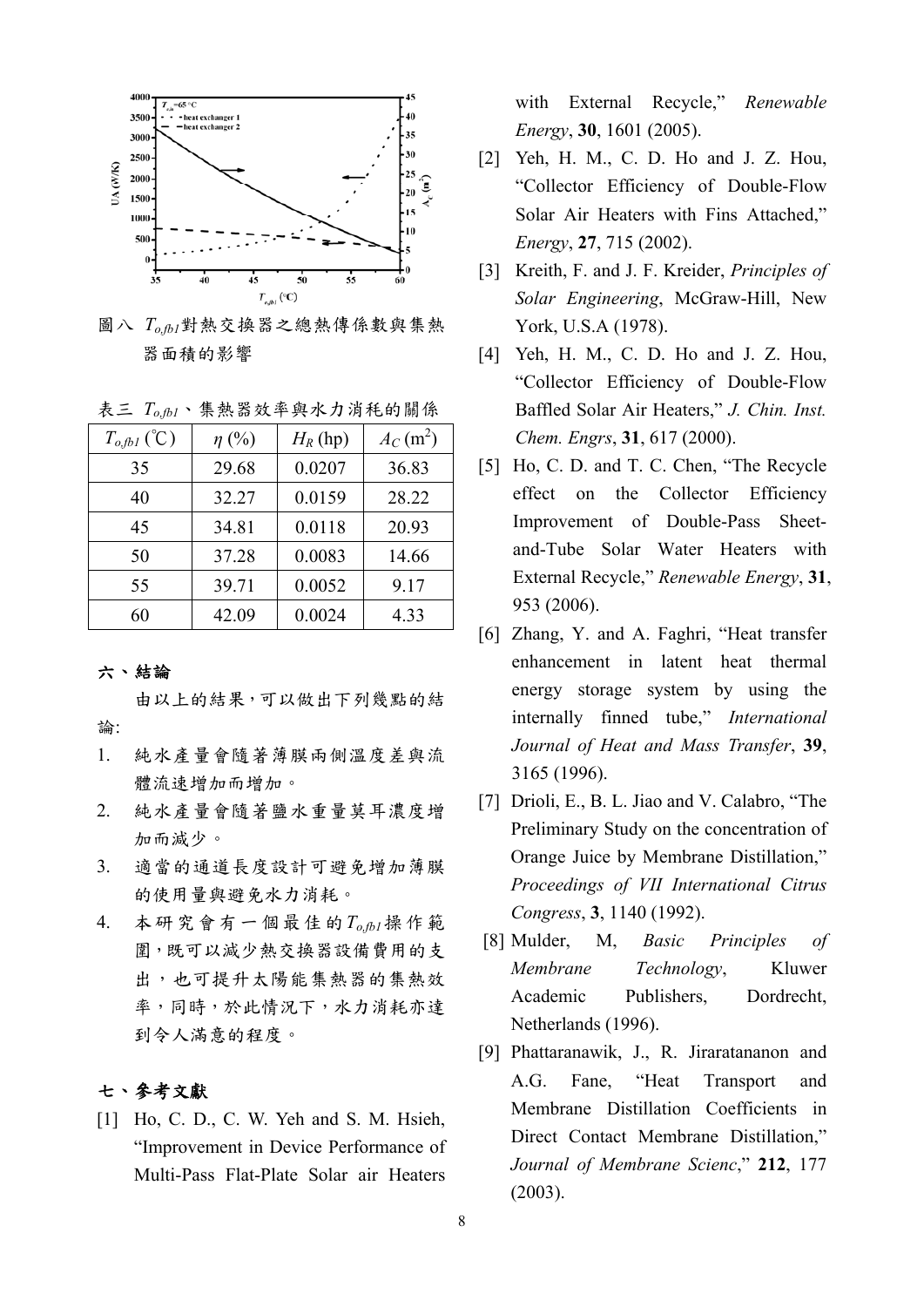- [10] Koschikowski, J., M. Wieghaus and M. Rommel, "Solar Thermal-Driven Desalination Plants Based on Membrane Distillation," *Desalination*, **156**, 295 (2003).
- [11] Baoan, L. and K. K. Sirkar, "Novel Membrane and Device for Direct Contact Membrane Distillation-Based Desalination Process," *Industrial & Engineering Chemistry Research*, **43**, 5300 (2004).
- [12] Duffie, J. A. and W. A. Beckman, *Solar Engineering of Thermal Processes*, John-Wiley and Sons, Inc., New York, U.S.A. (1980).
- [13] Ozbek, H. and S. L. Phillips, "Thermal Conductivity of Aqueous Sodium Chloride Solutions from 20 to 330 ℃," *J. Chem. Eng. Data*, **25**, 263 (1980).
- [14] Clara, M., F. Magalhaes, E. Konigsberger, P. M. May and G. Hefter, "Heat Capacities of Concentrated Aqueous Solutions of Sodium Sulfate, Sodium Carbonate, and Sodium Hydroxide at 25 ℃," *J. Chem. Eng. Data*, **47**, 590 (2002).

#### 符號說明

| $A_c$ :              | 太陽能集熱器面積, $m^2$                                         |
|----------------------|---------------------------------------------------------|
| $a_{\text{water}}$ : | 水於氯化鈉溶液中的活性係數                                           |
| $W_{m}$ :            | 薄膜蒸餾設備之通道寬度,m                                           |
| $C_{m}$ :            | 薄膜係數, kg/s·m <sup>2</sup> ·Pa                           |
| $C_p$ :              | 溶液比熱, kJ/kg·K                                           |
| $D$ :                | 圓管外徑, m                                                 |
| $D_{h}$ :            | 相當管徑,m                                                  |
| $D_i$ :              | 圓管內徑, m                                                 |
| $d_i$ :              | 薄膜蒸餾設備之通道高度,m                                           |
| F:                   | 参數, $F = \frac{\tanh m_a (W - D)}{2}$<br>$m_{a}(W-D)/2$ |
| $F'_{fin}$ :         | 參數, 定義於式(40)                                            |
| $f_F$ :              | 汎寧摩擦係數                                                  |

| $H_{\mathit{fin}}$ : | 翅高度,m                                            |
|----------------------|--------------------------------------------------|
| $H_{R}$ :            | 水力消耗, hp                                         |
| $h_{f,i}$ :          | 流體之熱對流係數, kJ/s·m <sup>2</sup> ·K                 |
| $I_0$ :              | 太陽光入射量, $kJ/s \cdot m^2$                         |
| $k_{fa}$ :           | 通道a流體之熱傳導係數,                                     |
|                      | $kJ/s \cdot m \cdot K$                           |
| $k_{fb}$ :           | 通道b流體之熱傳導係數,                                     |
|                      | $kJ/s \cdot m \cdot K$                           |
| $k_{m}$ :            | 薄膜之熱傳導係數,kJ/s·m·K                                |
| L:                   | 圓管長度,m                                           |
| $L_m$ :              | 薄膜蒸餾設備之通道長度,m                                    |
| $l_{\rm s}$ :        | 太陽能集熱器絕熱層的厚度,m                                   |
| M:                   | 太陽能集熱器每根圓管之液體流                                   |
|                      | 率, kg/s                                          |
| $m$ :                | 太陽能集熱器總液體流率,<br>kg/min                           |
| $m_{\text{flux}}$ :  | 純水產率, kg/s                                       |
| $N$ :                | 純水通量, $\text{kg/s} \cdot \text{m}^2$             |
| $N_f$ :              | 翅數量                                              |
| $n$ :                | 迴流組數                                             |
| $P_i$ :              | 組成i的氣相分壓,Pa                                      |
| $P_i^0$ :            | 組成i的飽和蒸汽壓,Pa                                     |
| $Q_u$ :              | 單位時間內流體得到的熱能, kJ/s                               |
| $q'_{fin}$ :         | 單位長度管璧傳遞至流體的熱能,                                  |
|                      | $kJ/s \cdot m$                                   |
|                      |                                                  |
| $q_t'$ :             | 單位長度薄翅傳遞至流體的熱能,                                  |
|                      | $kJ/s \cdot m$                                   |
| $q'_{u,fin}$ :       | 單位長度流體得到的熱能,                                     |
|                      | $kJ/s \cdot m$                                   |
| S:                   | 吸收板吸收之太陽熱能, kJ/s·m <sup>2</sup>                  |
| $T_a$ :              | 大氣溫度,K                                           |
|                      | $T_a(x_a, z)$ :通道 a 之溫度分佈, ℃                     |
| $T_{a,in}$ :         | 通道a流體之進口溫度, C                                    |
|                      | $T_h(x_h, z)$ :通道b之溫度分佈, $\mathbb C$             |
| $T_{h,in}$ :         | 通道b流體之進口溫度,℃                                     |
| $T_{f,0}$ :          | 太陽能集熱器之流體進口溫度,℃                                  |
|                      | $T_{f,\text{out}}$ : 太陽能集熱器之流體出口溫度, $^{\circ}$ C |
|                      | $T_f(z)$ : 太陽能集熱器之流體溫度分佈, °C                     |
| $U_{L}$ :            | 太陽能集熱器之總熱損失係數,<br>$kJ/s \cdot m^2 \cdot K$       |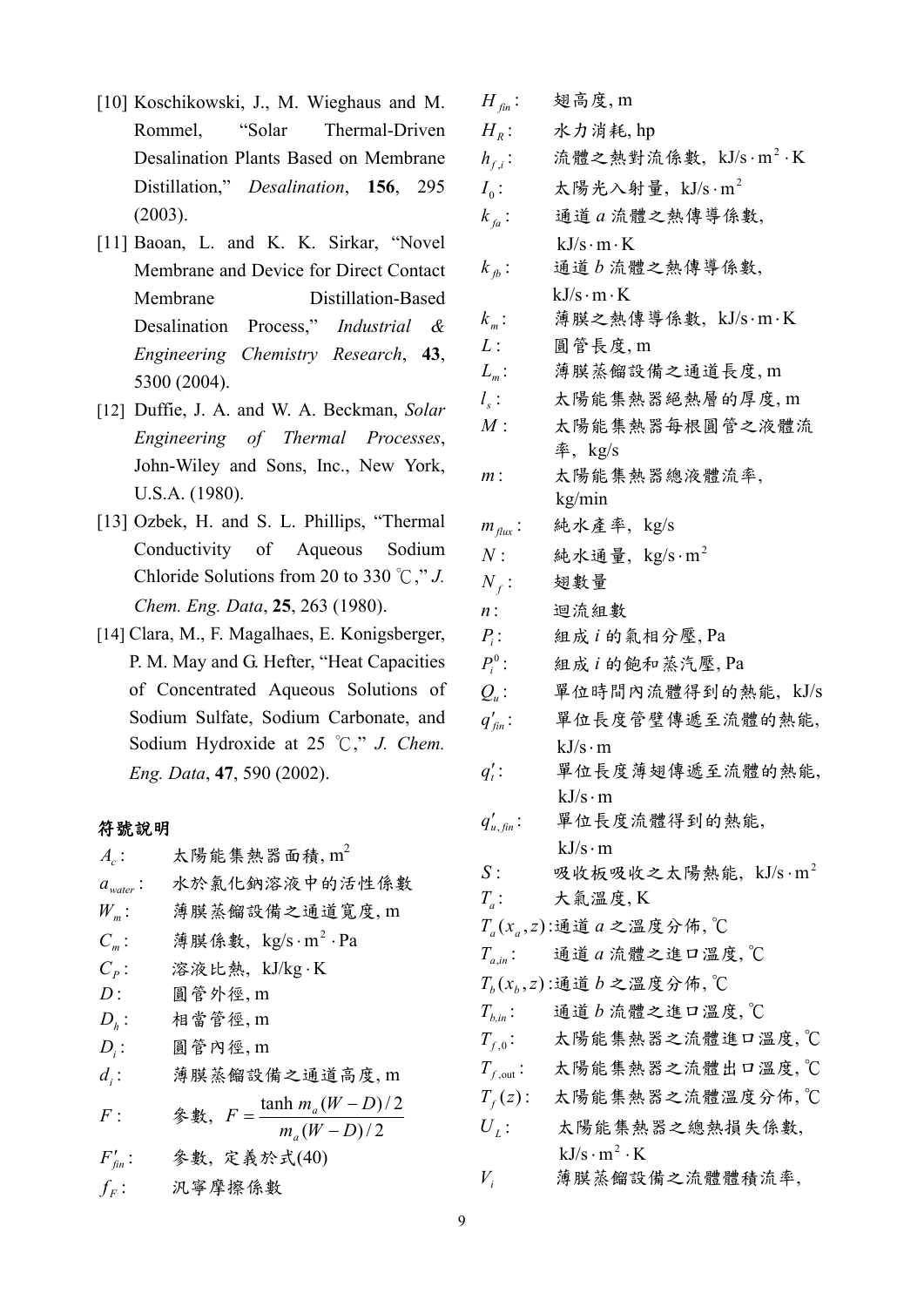|                                   | $m^3/s$                         |
|-----------------------------------|---------------------------------|
| $\boldsymbol{\nu}$ :              | 流體於太陽能集熱器之流速, m/s               |
| $\overline{\mathcal{V}}_i$ :      | 薄膜蒸餾設備之流體平均流速,                  |
|                                   | m/s                             |
| $v_i(x_i)$ :                      | 薄膜蒸餾設備之徑向流體速度分                  |
|                                   | m/s                             |
| W:                                | 圓管間距, m                         |
| $x_i$ :                           | 組成 i 之莫耳分率                      |
| $\alpha_{\rm m}$ :                | 組成 $i$ 之擴散係數, m <sup>2</sup> /s |
| $\alpha_{v}$                      | 吸收板之吸收係數                        |
| $\beta$                           | 集熱器之傾斜角度, degree                |
| $\delta$                          | 吸收板厚度,m                         |
| $\varepsilon_{g}$                 | 玻璃面蓋之輻射係數                       |
| $\delta_{\scriptscriptstyle m}$ : | 薄膜厚度,m                          |
| $\mathcal{E}_p$                   | 吸收板之輻射係數                        |
| $\eta_{\rho}$ :                   | 集熱器效率                           |
| $\eta_f$ :                        | 翅效率                             |
| $\lambda$ :                       | 水的蒸發潛熱, kJ/kg                   |
| $\rho_{mi}$ :                     | 成份 $i$ 之密度, kg/m <sup>3</sup>   |
| $\tau_g$                          | 太陽光穿過玻璃面蓋的穿透係數                  |
| $\tau_{p}$                        | 吸收板的吸收係數                        |